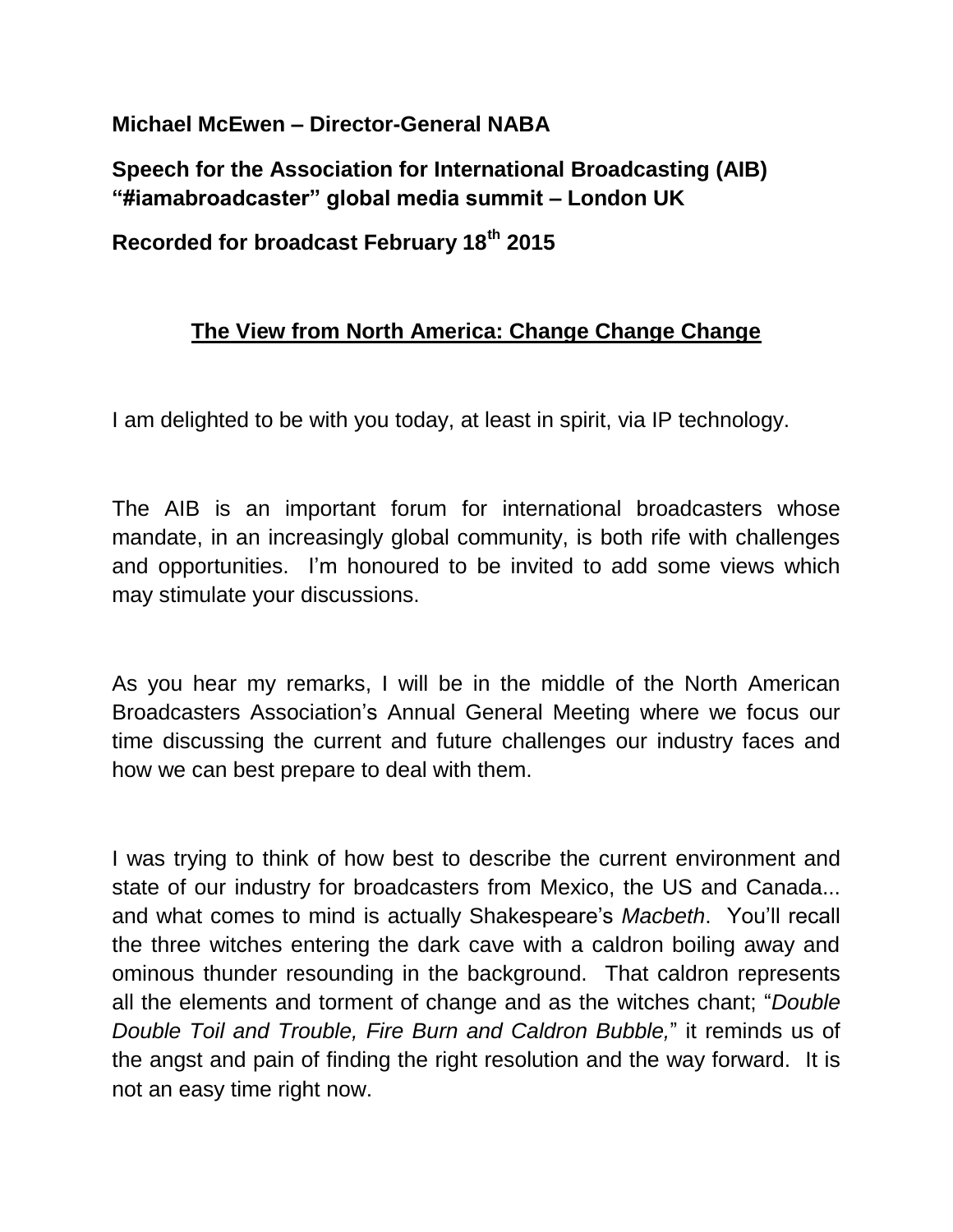These transformations that we are now enjoying include the Next Generation of Television; IP production, ingest and delivery; a changing work force, and demanding business cases for all of the aforementioned. Yet, this all is happening in the context of a highly fragmented market with flat advertising revenues and yet to be seen profitable IP platforms for broadcasters.

Most of the over-the-air broadcasters have morphed into media companies in the broadest sense of that term, where over-the-air delivery (and cable and satellite retransmission) is just one element of how these media companies reach their audiences.

Comcast-NBCUniversal is a vertically and horizontally integrated company with massive cable and internet delivery, a huge production arm and of course traditional over-the-air broadcasting.

Bell Media in Canada is another example of a company owned by a telephone and mobile supplier with internet services, a direct-to-home satellite system, an array of pay and specialty services, and Canada's largest privately owned television network, CTV.

In Mexico, Televisa is yet another example of a vertically and horizontally integrated company with newspapers, magazines, cable, production and of course the over-the-air networks, which enjoy 50% of the Mexican market.

I could go on with other examples but I think you get the point. Many successful broadcast companies have made substantial changes in their businesses over the last decade that speak to multi-platform and multidiscipline services. In many instances broadcasting doesn't return both the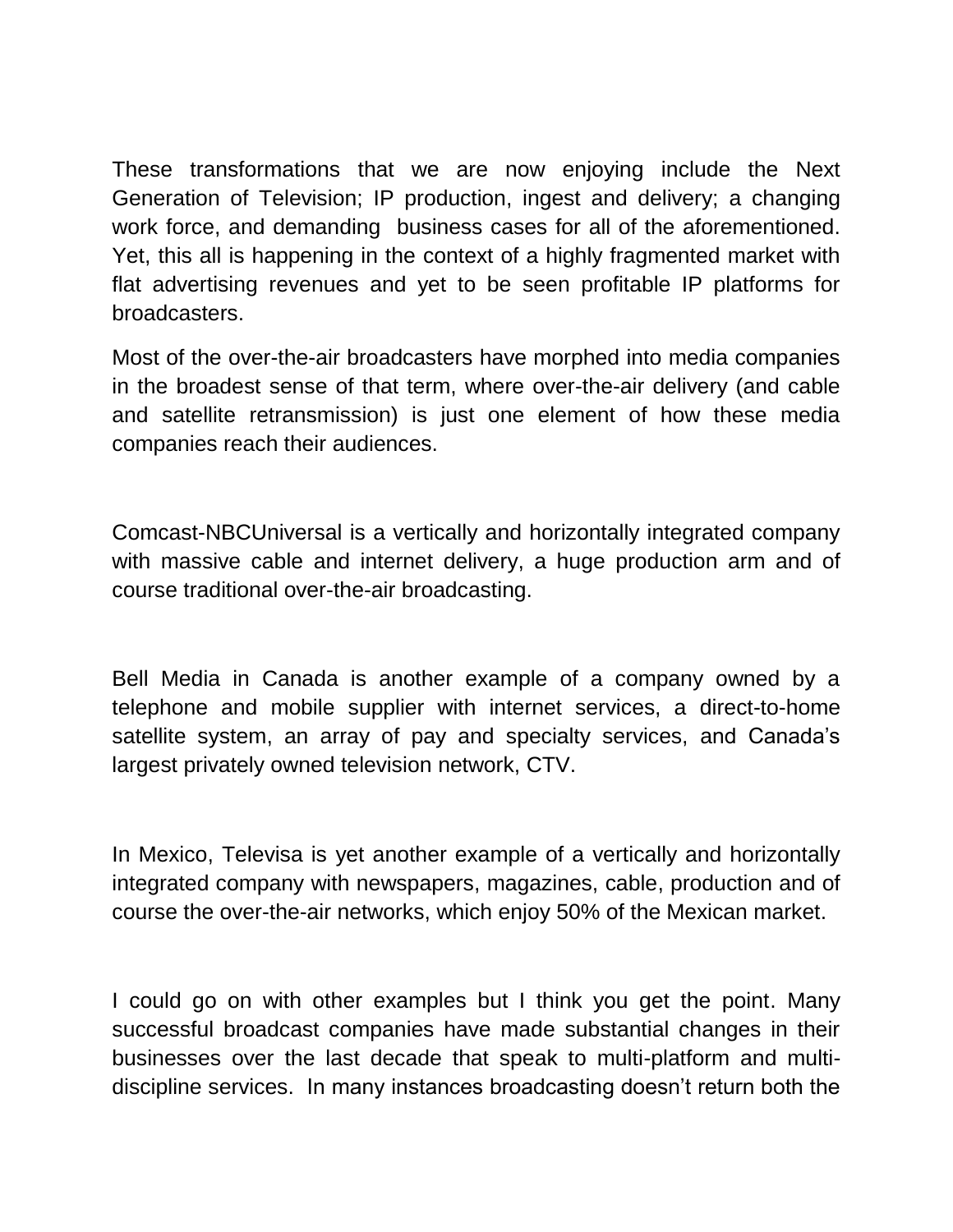revenue and profit that other divisions of the company deliver. Who would have thought it?

Even broadcasters who maintain a strong traditional over-the-air business structure like CBS are launching internet service delivery products like *CBS All Access* and multi-platform licensing deals. In my view, our industry has changed enormously over the last 10 years and that change will only speed up over the coming years. Perhaps not as fast as the Moore's Law of the computer world, but the pace of change is becoming quite remarkable.

IP all the time, anytime and anywhere... that seems to be our imminent future. What was notionally an interesting idea a year or two ago has leaped ahead to become a defining revolutionary change in our industry. IP ingest, IP production, IP multi-platform delivery means huge modifications in our broadcast plant and infrastructure, and the workforce to support this activity.

IP promises to deliver a cheaper infrastructure and a lighter less-intensive production facility and delivery system. But not without challenges! IP broadcast technical standards need to be developed in partnership with the manufacturing community, and file transfer and media interoperability remain a constant and expensive problem. However there is industry recognition that this is the way forward, and over the next few years we will bring focus and solutions to these challenges. The potential benefits far outweigh the current difficulties.

One of those challenges is a workforce that is more comfortable in the linear world of television and less comfortable in the IP world that is upon us. This means retraining our current workforce of broadcast engineers, technicians and operations people, while simultaneously pursuing those IT-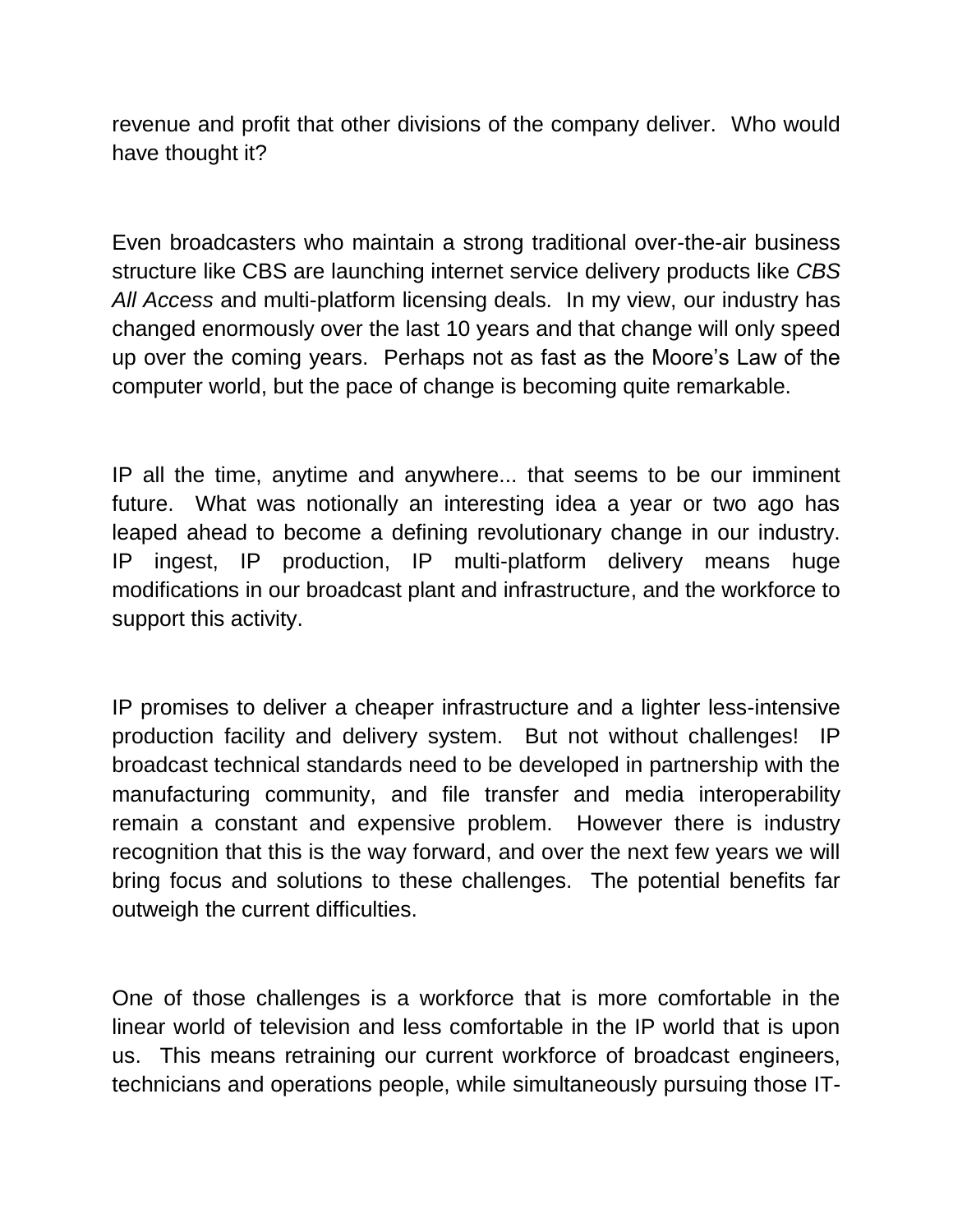trained ones and competing with the Googles and You Tubes of the world for their attention. And oh then, we still have to train them on broadcasting. The news may be anytime, anywhere online - but on the main network it's at 10 p.m. and that's a discipline that is almost unknown in the internet world.

On a positive note, these changes could substantially reduce our operating and capital costs. In fact, as one broadcast executive has noted, we may be able to shrink our asset base and thereby produce more revenue for the bottom line and the creation of further content. It's a pretty exciting thought, even though getting there will not be so easy.

Another thought in all of this IP talk is the increasingly topical issue of cyber security of our media operations. The Sony hack, even though more oriented toward the enterprise part of the company, clearly pointed out the vulnerability of media organizations to hacking.

Imagine a hacker successfully getting into the distribution system of CBS or Fox and the kind of havoc they could wreck on multiple feeds and distribution platforms. Some have said that IP is more vulnerable than linear broadcast plants - not only susceptible to hacking but to failing in time of natural physical disasters like hurricanes, floods, fires, etc. This is something we are taking seriously and encourage our colleagues around the world to do so as well.

Finally, in the time remaining, I would like to talk about the Next Generation of Television in the North American context. As soon as Next Gen TV is mentioned everyone immediately jumps to the notion of Ultra High Definition (4K or 8K). And certainly 4K could be an immediate benefit, but there are other considerations. These include IP, mobile, interactive, wider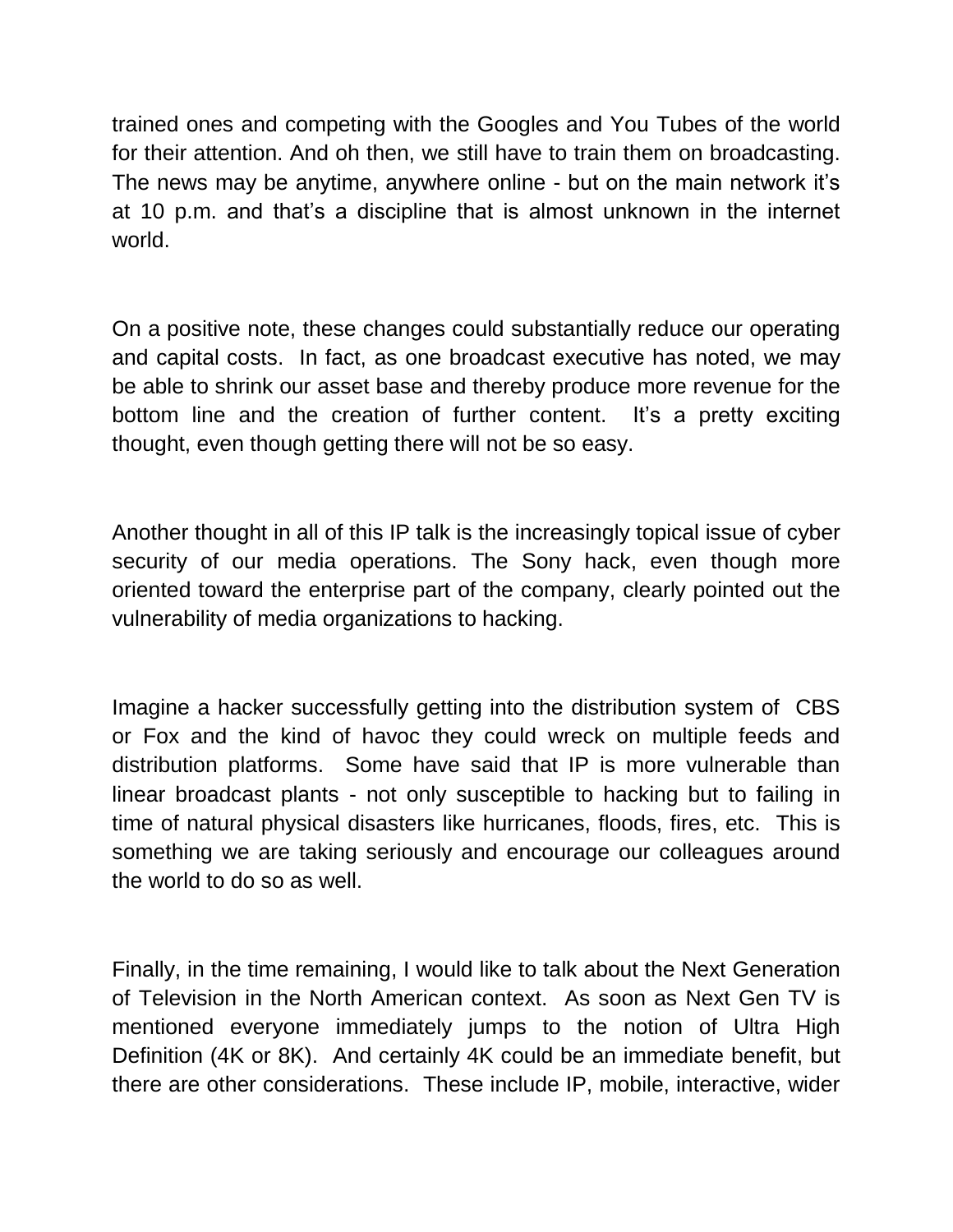colour gamut, high dynamic range, and higher frame rates to mention just a few. There are some that would argue that just adding a wider colour gamut and HDR would dramatically improve an HD picture today and would also make a huge visual difference for 4K.

So there are a lot of options for deliberation and I'm not sure whether the industry has reached a common view yet about what should be implemented and when. It is clear though that with the introduction of a new transmission standard (and all the related production and infrastructure standards that go with it) that it will not be backward compatible with the existing HDTV standard receivers. The CE manufacturers need to be partners in this process.

At the end of the day this will probably all come down to what's the best business case for a particular broadcaster in a particular market. To that end we are taking up the issues associated with multiple transition scenarios. And believe me it's complicated. At the core of any transition strategy is available spectrum for over-the-air delivery.

The available spectrum for a transition and eventually a full implementation of the new standards has been made more complicated by the US, Canadian and Mexican administrations deciding that co-primary sharing of mobile services in the UHF broadcast band *will* take place. This is even before the World Radio Communication Conference ("WRC-15") in November of this year decides on the issue, and where the global broadcast community is arguing for "No Change" in the UHF broadcast bands.

While Mexico may be a few years away from an operating impact, NABA's US members face immediate challenges including an incentive auction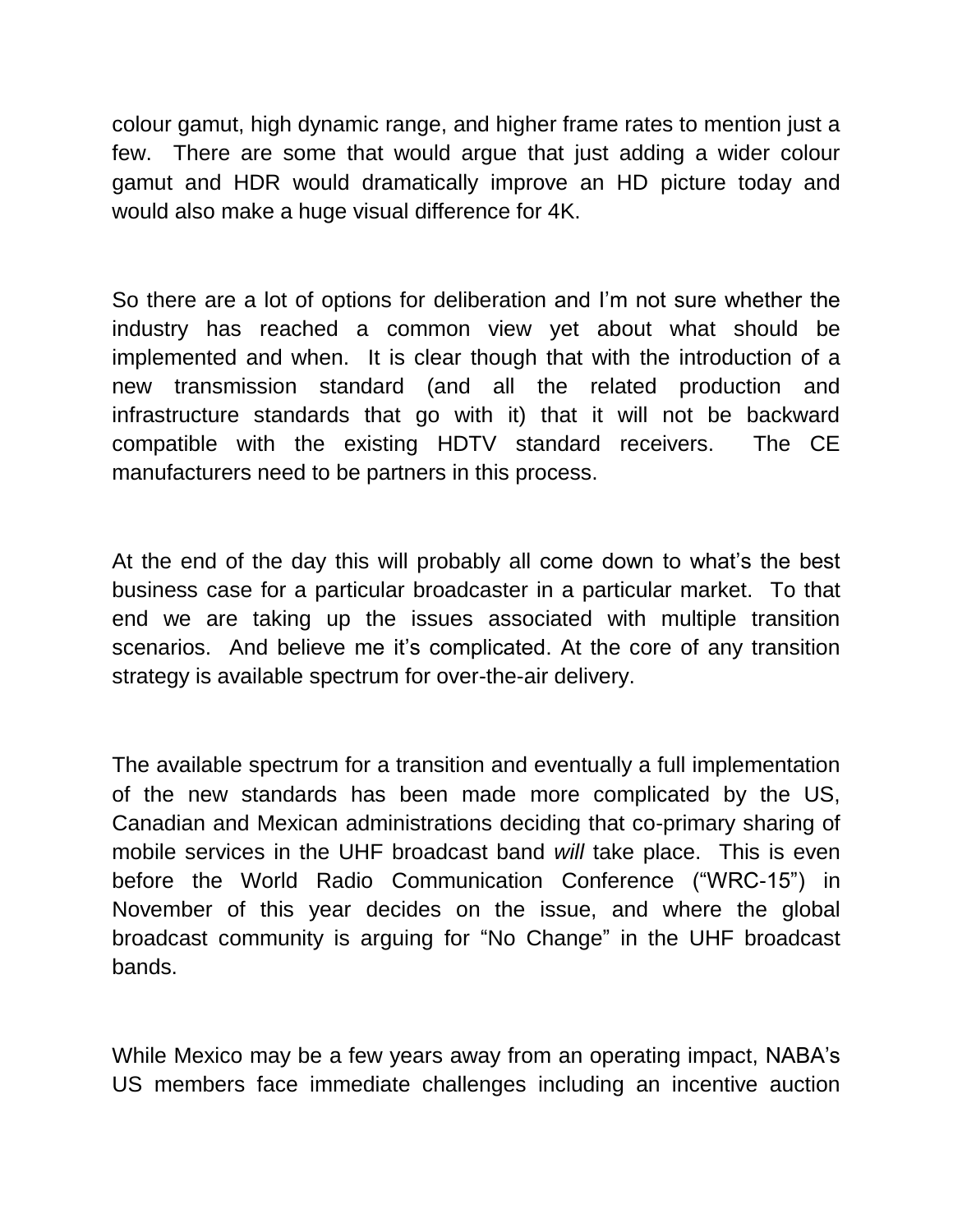where the government hopes that broadcasters will give up their spectrum for compensation. US members then face a repacking of what is left in an attempt to accommodate both broadcasters and mobile services. The immediate concern is: will there be enough spectrum to accommodate existing broadcast services? And then will there be enough to accommodate the transition to over-the-air delivery of ATSC 3.0, which is the Next Generation transmission standard? A similar proposal is developing in Canada for sharing the broadcast UHF band with mobile.

On a personal note, I find it strange and somewhat of an outrage that those North American administrations are proceeding with this approach without a carefully planned and negotiated resolution with the broadcast community about spectrum. Broadcasting has been a successful business for decades and certainly the US sells its content around the world, but that business model is based on a strong domestic market. Mexico is the largest producer of Spanish speaking programs in the world and even Canada has had some recent successes internationally, but they all depend on viable domestic markets to launch this creative content.

It is understandable that the excitement attached to the mobile internet world would capture government attention and the expectant revenue from spectrum auctions is not a bad thing either. But to deliberately hurt one business for another, whose voracious appetite for spectrum has been seriously questioned just doesn't seem in the public interest.

The percentage of the home audiences now using over-the-air delivery is in the single digits in Canada and in the teens in the US. While some may say it's not worth the cost to maintain transmission infrastructure when cable, satellite and the internet (including mobile LTE) can deliver to most of the audience with much cheaper infrastructure, the vast majority of North American broadcasters *still* think transmitted over-the-air services are core